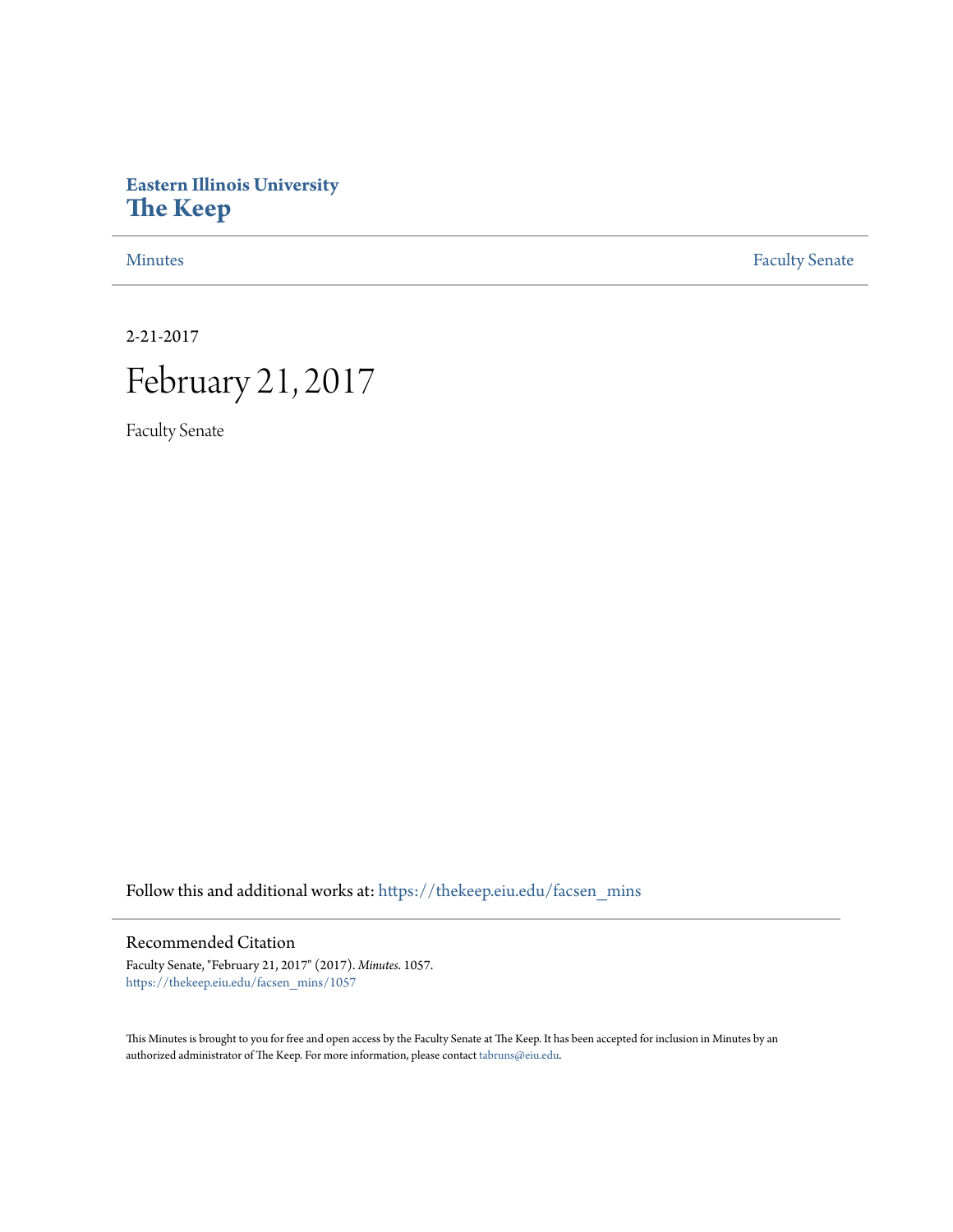EIU Faculty Senate Session Minutes February 21st, 2017, 2:00 – 3:50 PM Booth Library Conference Room

I. Attendance and Welcome 2:00 PM \* Welcome – Chair Robertson \* Senators in Attendance – Bruns, Corrigan, Eckert, Gosse, Hugo, Hung, Oliver, Robertson, Rosenstein, Sterling, Stowell, Waller, B. Young, L. Young (SVPAA) \* Guests in Attendance – J. Blitz (UPI), S. Brantley (LIB), C. Buchman (DEN), J. Jarmon (DEN), B. Lord (AA), D. Pierce (SVPSA), A. Shelton (CAH)

- II. Approval of Minutes from Feb. 7th, 2017 2:00-2:05 PM
	- \* Motion to Approve Sterling
	- \* Motion Seconded Stowell
	- \* Discussion none
	- $*$  Vote  $=$  all except abstentions
	- \* Abstentions = Bruns, Hung, Robertson, Rosenstein, Waller
- III. Committee Reports
	- 1. Executive Committee 2:05-2:20
		- a. Robertson Provost search committee is in progress I am serving on it. Review of application right now - closing date is Friday, Feb 24th. Airport interviews will occur in early March (hopefully before Spring Break), on-campus interviews will occur in late March, early April.
		- b. Provost's Report: Provost Blair M. Lord

- Lord = more students attended 'admitted student day' yesterday than last year (a positive). The search for interim leadership of the library is in the works. Hopefully interviewing candidates about the same time as the Provost search.

- 2. Elections Committee 2:20-2:50
	- a. Referendum Results

- Stowell – circulates results of referendum vote from last week. The number of faculty participating was 202/433 possible =  $45.5\%$  response rate. 'Yes' votes =  $57 = 28\%$ , 'No' votes =  $145 = 72\%$ .

- Young = 'thank's to the election committee for theie efforts to administer the referendum under a tight schedule. The response seems to be convincing.

- Stowell = shares concerns shared to him by colleagues – related to the set-up/format of the vote – the vote seemed to be set up to dissolve confidence in the process just prior to the actual vote.

- Hung = I share some of those concerns, but we had time constraints in trying to inform our colleagues and then have them vote. 'Timing' was an issue.

- Sterling = adds concerns about how difficult it would have been to author a document in support of the process – could not think of a single reason to be confident in the process

- Stowell = it relates back to how it was constructed reviews steps taken.
- Oliver = adds comments about the way the concerns and vote were 'packaged' together
- Stowell = more about potential bias from a heavily weighted letter that preceded a request to vote
- Hung = how will we distribute the outcome from the vote?
- Stowell = adds suggestions email to faculty, present to the president via a meeting, possibly a letter
- Hung = supports sending out an email to all faculty with results, then discussion in a future meeting

- Robertson & Stowell = reviews the process that the Senate used to inform faculty of concerns, followed by the option to vote.

- Hung – based on response rate, there still be many colleagues who have not seen the letter yet – we should re-send it with voting results.

- Waller = do we have info on those who chose not to participate? Where they are concentrated on campus.

- Stowell = we purposely did not save info on this in the process – to maintain anonymity

- Rosenstein = as a courtesy, we should inform the President of the results before the media
- Robertson = I agree with that, I will notify him of the results.
- b. Update on Spring Elections

- Stowell – reminder sent out today, still receiving nominations – deadline is Friday, March 3rd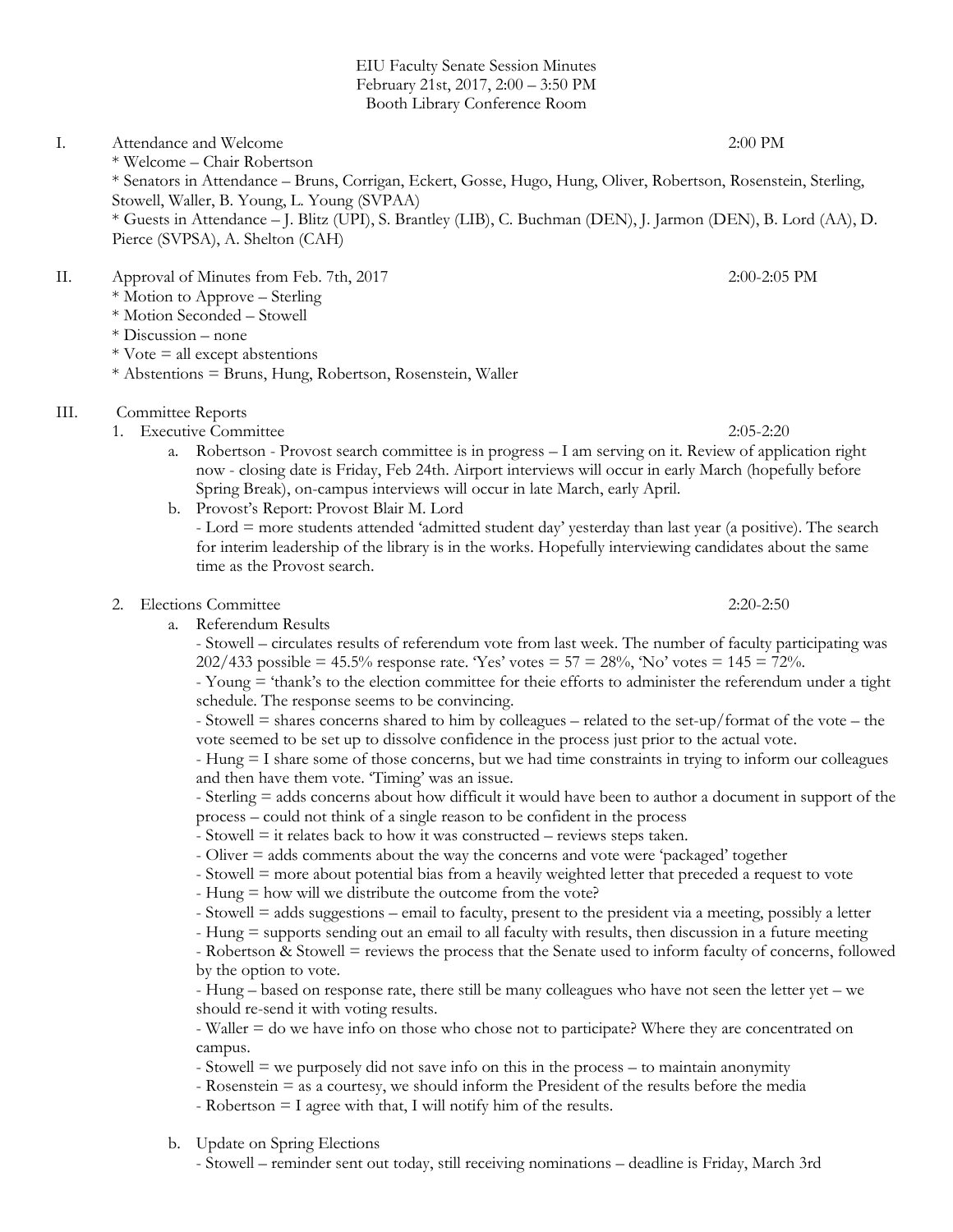- Rosenstein – question about the scheduling of the nominated committees – when do you think we will be able to inform candidates of the results from the elections?

- Stowell – shares timeline for the elections – mostly in March – results confirmed by April 4th.

- Stowell – reminds the senate that we did not decide to reduce # of faculty senators in this upcoming election. We did not have that discussion.

- Robertson – correct, we discussed topic but not follow through with any action.

- Hung – would it be possible to send out college-specific reminders if we are short on candidates?

- Stowell – we can, typically occurs after the initial deadline has passed. We have had to extend the election period in the past.

## 3. Nominations Committee

\* The Faculty Development Advisory Committee

Rosenstein – FAC DEV needed two new members, as two had resigned. The ones who resigned were in cycles that ended this spring. I had an alternate for the position to represent COS (Svetlana Mitrovski) but none for LCBAS. Jon Oliver sent out a call for nominations and 4 responded (Susan Longley, Angela Glaros, Rigoberto Chinchilla, and Candra Chahyadi). The randomized selection was Candra Chahyadi. Rosenstein – motion to confirm Sletvana Mitrovski and Candra Chahyadi for FAC DEV. Robertson  $-2<sup>nd</sup>$  the motion

Discussion  $=$  none  $Vote =$ unanimous

\* University Union Advisory Board

- Rosenstein – Three individuals were appointed to the University Union Advisory Board last spring. (Thank you Rigoberto Chinchilla, Axton Betz-Hamilton, and Frances Murphy for volunteering).

However, I should notify you all of some changes in progress. The University Union Advisory Board voted to changed their bylaws to reduce faculty membership from three faculty members to one member. Once the IGP (~Fall 2017) is altered only one member will be needed.

- Sterling – I am somewhat uncomfortable with implementing a change in an IGP that has not yet been changed. If they want to change bylaws, fine. But EIU BOT approval is needed to change an IGP. - Rosenstein – agreed.

- Stowell – adds comments on IGP, and who has authority to monitor/change an IGP.

- Sterling – confident that EIU BOT has to approve any changes to EIU IGPs.

- Rosenstein – adds additional comments. In the meantime, all three faculty members will attend and vote until the change is official and the IGP is altered. A random selection process was used to select one of the three candidates to serve once this change goes into effect. That person will be Rigoberto Chinchilla.

\* Apportionment Board

- Rosenstein – Faculty attendance has been sporadic and inconsistent. Absentee voting had taken place. Meetings are on Thursdays at 7pm – concentrated in Feb and March. Due to resignations from faculty who could not attend Thursday evening meetings.

- Rosenstein - email from Lynnette Drake reported on an approved resolution to change the Board bylaws from 3 voting faculty to 1 ex-officio faculty member (advisor). President Glassman wanted to get faculty senate opinion on the board change before moving forward.

- Pierce – usually Feb & March meetings = heavy 'budgeting decisions' time of year, occasional meetings in the Fall to introduce/discuss budget items. Faculty have historically missed Fall meetings, but would show up for the voting meetings in the Spring without background information gained from Fall meetings. Based on this, maybe a good time for a change in the Board and related IGP. \$ that Board distributes is 100% student fees for student-based programs and events. Student opinion = more sensible for an ex-officio faculty member to advise, rather than have faculty compose of 27% voting rights of the Board. Reviewing IGPs – some have not been updated for over 30 years – we feel it may be a good time to update the IGP for the Apportionment Board.

- Gosse – does the Board advise the President on final student fee decisions?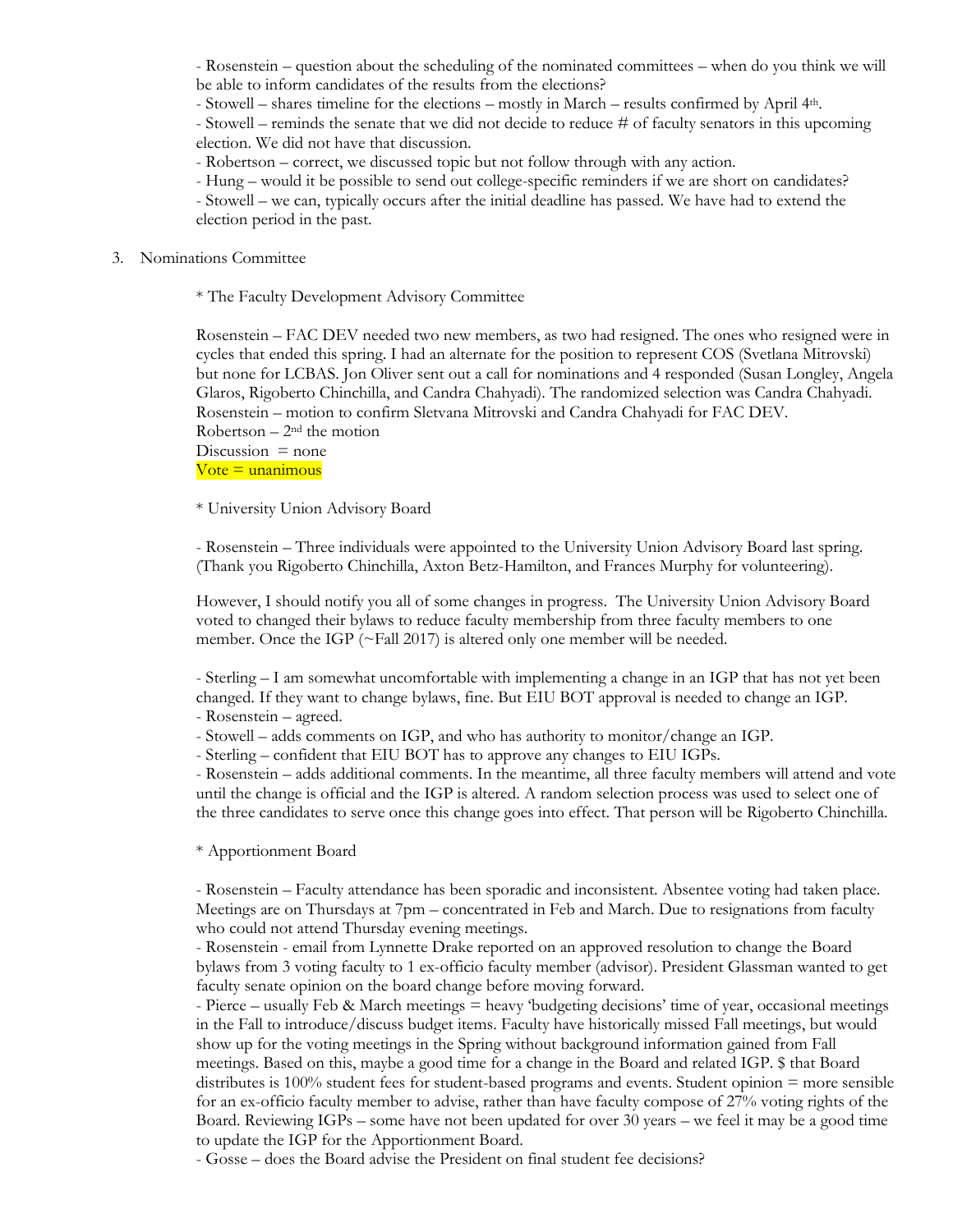- Pierce – the Board votes on student fee-spending decisions, but actions still need approval by VPAA and President.

- Waller – I think since it is 100% student fee money, your argument for change is very reasonable - Sterling – it is somewhat unfortunate that faculty members have not been regularly attending in the recent past – but on its own, that is not a great reason to cut faculty from the board. However, the better, separate argument that you have presented about is that students should decide how student fees are spent.

- Pierce – provides more background on both points he presented

- Bruns – no perceived value in faculty input on the Board?

- Pierce – adds comments about faculty typically questioning 'value' of activities funded by students = usually more criticism of how students are spending their student fee money.

- Bruns – considering the argument of students deciding where student fee money goes, the value of faculty involvement may lie in the additional perspective that is hopefully – asking additional questions that maybe students have not considered. That being said, I don't have a problem with the proposed cut of 3 voting members, down to 1 ex-officio.

- Bruns – but it does represent a significant reduction in voting influence = ex-officio = no voting privileges

- Rosenstein – it is important to understand process that activity fees goes through, and relationship between Apportionment Board and IGPs – adds comments – even without faculty voting, there is a multi-layered monitoring system in place to receive final approval to spend fee money – Student Senate, VP Student Affairs, and the President. Therefore, I support the change of faculty representation on the Apportionment Board to only an ex-officio faculty representative.

- Bruns – were the faculty votes often contrasting to the direction the students voted?

- Pierce – sometimes – we allocate to 4 orgs based on projected budgeting – sometimes we have to ask for money back when shortfalls occur (caused by decrease in enrollment in the past few years).

- Rosenstein – when student activity fees were increased a few years ago, how did that process work? - Sterling – the EIU administration sent a proposal to the EIU BOT -

- Robertson – I motion that we support the passed resolution to change faculty representation on the Apportionment Board (3 voting members to 1 ex-officio <non-voting>)

- Wharram – second the motion

- Discussion – none

- Vote  $=$  "Yes" – all except for Sterling and Bruns

- Resolution passes

- Rosenstein – Three individuals responded to a previous call this semester for nominations to fill the faculty voids on the Apportionment Board. (Thank you Claudia Janssen Danyi, Douglas Brandt, and David Grace for volunteering). Once the IGP is altered only one member will be needed. A random selection process was used to select one person to serve once this IGP change goes into effect. That person will be Claudia Janssen Danyi. In the meantime, all three faculty members will attend and vote until the change is official and the IGP is altered (~Fall 2017).

4. Faculty-Student Relations Committee

\* Waller > L. Young – I shared Faculty Senate concerns of workgroup 7 recommendations to the Student Senate for their review. The following week we discussed the vitalization recommendations. The majority of members were in support of the vitalization process. Additional discussion may follow. Hung – was it a discussion about all of the workgroups, or just workgroup 7?

L. Young – it focused on workgroup 7, and we will continue to discuss other workgroup recommendations in future meetings/sessions.

5. Faculty-Staff Relations Committee

- Corrigan - Update from February 8<sup>th</sup> Meeting – many topics were not directly relevant to Faculty. Josh Norman will speak at March 2017 meeting. Vitalization was discussed a few times. Paul McCann made additional comments – referred to workgroup  $#7$  as 'program elimination' in his comments  $=$ disheartening. Discussion took place on 'why not eliminate athletic programs'?. Still being analyzed. McCann suggested that athletics teams help recruit students = increase tuition revenue. He also suggested that the teams that would actual save EIU money if dropped would probably never be considered for dropping. Adds other comments about marketing and advertising consultancy activity. - Hung – workgroup #4 did review that topic, but no recommendation to eliminate followed.